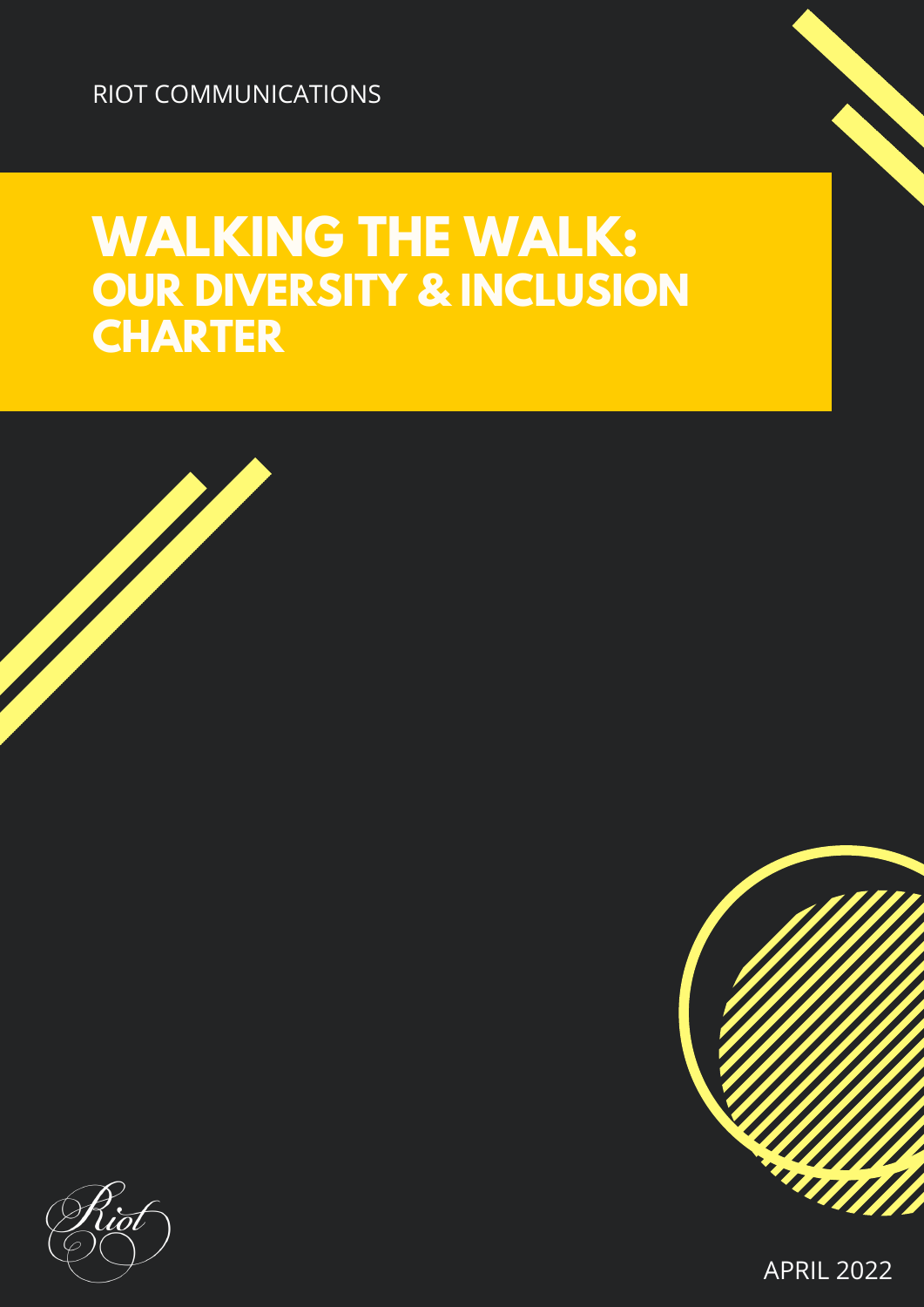# **DIVERSITY & INCLUSION CHARTER WALKING THE WALK**

**Our aim is to become a truly inclusive agency where the people we employ and the work we deliver draws on and reflects the full range of backgrounds and perspectives to be found in society. We aim to facilitate an agency culture where all aspire to, and achieve their full potential, on a level playing field, and to create an environment where everyone feels they belong.**

# **OUR PEOPLE**

#### **1. Recruitment and On-boarding**

We have a recruitment and on-boarding process which supports diversity and fairness. Examples of this include:

- We advertise all positions
- All involved in the recruitment process take unconscious bias training
- We explicitly request a diverse selection of candidates when using a recruitment consultancy
- We score our candidates when short listing, against a clear scorecard
- We explicitly ask ourselves "what difference does this candidate bring that will enhance our agency?"
- We discuss the candidates needs with them during the recruitment process and actively encourage the candidate to be themselves
- Our recruitment panel is made up with consideration to diversity
- We do not require specific educational qualifications for our positions e.g. a degree
- Onboarding takes into account an individual's needs e.g. meetings in person / zoom, times and length of meetings, personal family responsibilities e.g. school drop off, elderly care provider etc. This supports the individual who may also have a hidden disability, to not have to share this disability immediately.

#### **2. Inclusion Champion**

We have an appointed Inclusion champion (Deborah Klass) whose remit is to lead change, challenge, educate and innovate. However everyone is accountable for creating a safe and inclusive working environment.

#### **3. Welcoming and celebrating difference in our team**

We actively encourage everyone to shape and enrich our agency culture using their personal lived experiences should they wish to. Some examples of this include:

- Leading a full team Outside-In, connecting our work to the real world
- . Delivering team #RiotSkills sessions, sharing individual skills / experience
- Identifying specific cultural knowledge gaps with line managers and requesting training. This could be formal training e.g. an online course in understanding protected characteristics, or something more holistic e.g. a trip to a cultural experience like The Windrush Generation Legacy Association exhibition or a gender pronouns session led by Crayola The Queen.
- Team-led socials.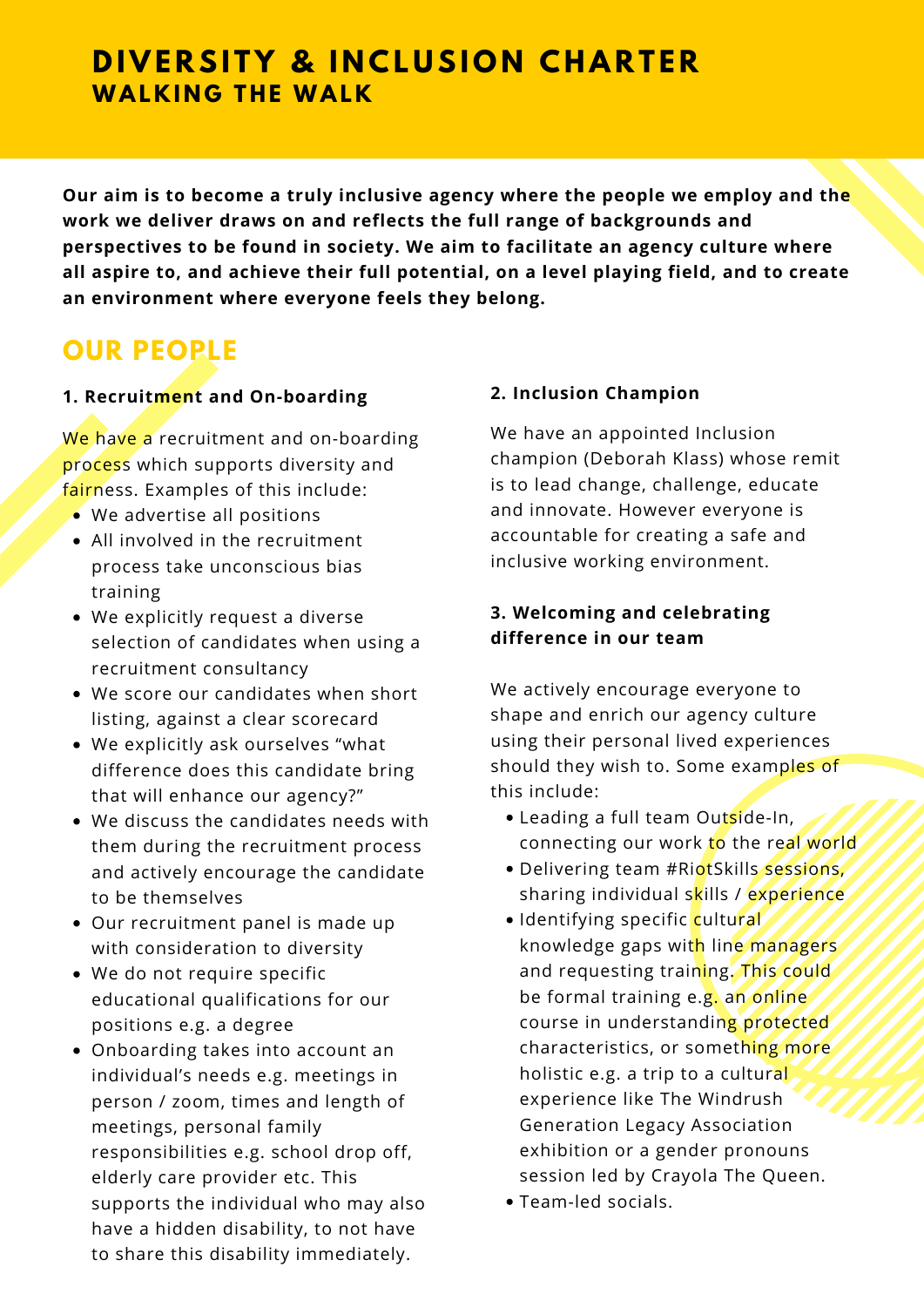# **DIVERSITY & INCLUSION CHARTER WALKING THE WALK**

# **OUR PEOPLE**

#### **4. Respect for all**

In line with our agency values, all colleagues *treat* one another with dignity and respect. Our **Employee [Handbook](https://www.dropbox.com/scl/fi/3zrao1rndb537gyuboj64/Riot-Handbook-October-2021.docx?dl=0&rlkey=98kdl8j2k0ov384bl0k1ad2at)** sets out the standards of behaviour we expect.

Line managers will be trained to facilitate open discussions regarding inclusion in 1-1s. Such training will be an on-going process.

#### **5. Wellbeing for all**

We are committed to providing our employees with a healthy work-life balance. We recognise that achieving that sense of balance is a very personal thing; it is about choice and flexibility. We provide a range of support for employees to create an environment where everyone has the opportunity to flourish, including:

- Flexible working
- [Menopause](https://www.dropbox.com/scl/fi/nv4b57xtkobfvtxl1gkch/Menopause-Policy.docx?dl=0&rlkey=qe5e68xivr755wxeq97zxcdts) policy
- Career development plans
- Home-working equipment set-up
- Regular line-management meetings
- We have three trained mental health first-aiders in our team
- An **Employee Assistance [Programme](https://www.dropbox.com/s/gg7gtv3dzj1kv50/Health%20Assured%20EAP%20Services.pdf?dl=0)** which provides information and support on a range of topics, from physical/mental health to finance, childcare and counselling.

Our counselling service is a free, confidential service available to all our employees and their families online and on the phone 24/7.

- Discounted onsite gym-membership
- Free snacks and drinks in the workplace
- Our Director Katy is part of a team working with PR Week on a Mental Health Charter for the PR industry

# **OUR CLIENTS & SUPPLIERS**

#### **1. Clients**

We actively look to work with a diverse range of clients, reflecting the experience of wider society.

We ask our clients to commit to following us in our D&I standards at the point of signing a **Services Agreement**.

We request to see new clients' D&I policies ahead of signing contracts and if they do not have one, encourage them to have one in place.

#### **2. Suppliers**

Riot works to create mutually beneficial business relationships with diverse suppliers that strengthen the communities in which we operate. We are committed to developing mutually beneficial relationships with small, minority-owned, women-owned, disadvantaged/disabled, and LGBTQIA business enterprises. Further details can be found in our **Supplier [Diversity](https://www.dropbox.com/scl/fi/j2x4p8nvaf3mosclju4mi/Supplier-Diversity-Policy.docx?dl=0&rlkey=cc2v2axnvmpygqkivtwozkfm1) Policy**.